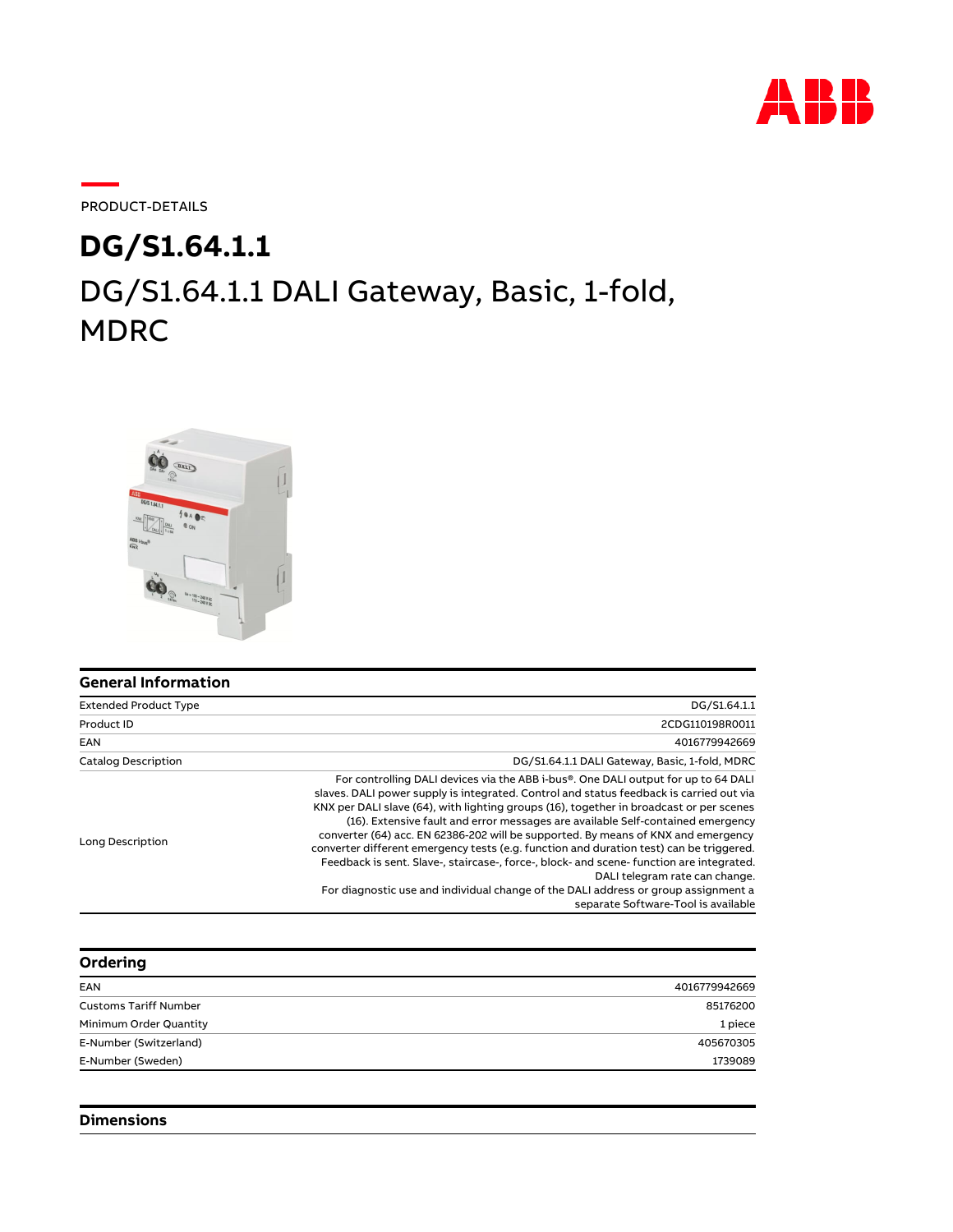## DG/S1.64.1.1 2

| Product Net Depth /<br>Length | 63.5 mm  |
|-------------------------------|----------|
| Product Net Height            | 90 mm    |
| Product Net Width             | 70 mm    |
| Product Net Weight            | 0.133 kg |

#### **Container Information**

| Package Level 1 Units             | box 1 piece   |
|-----------------------------------|---------------|
| Package Level 1 EAN               | 4016779942669 |
| Package Level 1 Depth /<br>Length | 77 mm         |
| Package Level 1 Height            | 65 mm         |
| Package Level 1 Width             | 92 mm         |
| Package Level 1 Gross<br>Weight   | $0.18$ kg     |

| <b>Certificates and Declarations (Document Number)</b> |                 |  |
|--------------------------------------------------------|-----------------|--|
| Data Sheet, Technical<br>Information                   | 2CDC507165D0111 |  |
| Instructions and<br>Manuals                            | 2CDG941167P0001 |  |
| Declaration of<br>Conformity - CE                      | 2CDK507168D2701 |  |
| <b>RoHS Information</b>                                | 2CDK507168D2701 |  |

#### **Environmental**

RoHS Status **Following EU Directive 2011/65/EU** 

| <b>Classifications</b>                       |                                                            |
|----------------------------------------------|------------------------------------------------------------|
| ETIM <sub>5</sub>                            | EC001099 - System interface/media gateway for bus system   |
| ETIM <sub>6</sub>                            | EC001099 - System interface/media gateway for bus system   |
| ETIM <sub>7</sub>                            | EC001099 - System interface/media gateway for bus system   |
| eClass                                       | 7.0 27143136                                               |
| <b>WEEE Category</b>                         | 5. Small Equipment (No External Dimension More Than 50 cm) |
| <b>UNSPSC</b>                                | 43222605                                                   |
| <b>IDEA Granular Category</b><br>Code (IGCC) | 6809 >> System interface/media gateway for bus system      |

#### **Categories**

Low Voltage Products and Systems → Home and Building Automation → KNX → Lighting Control → DALI Gateways and Light Controllers